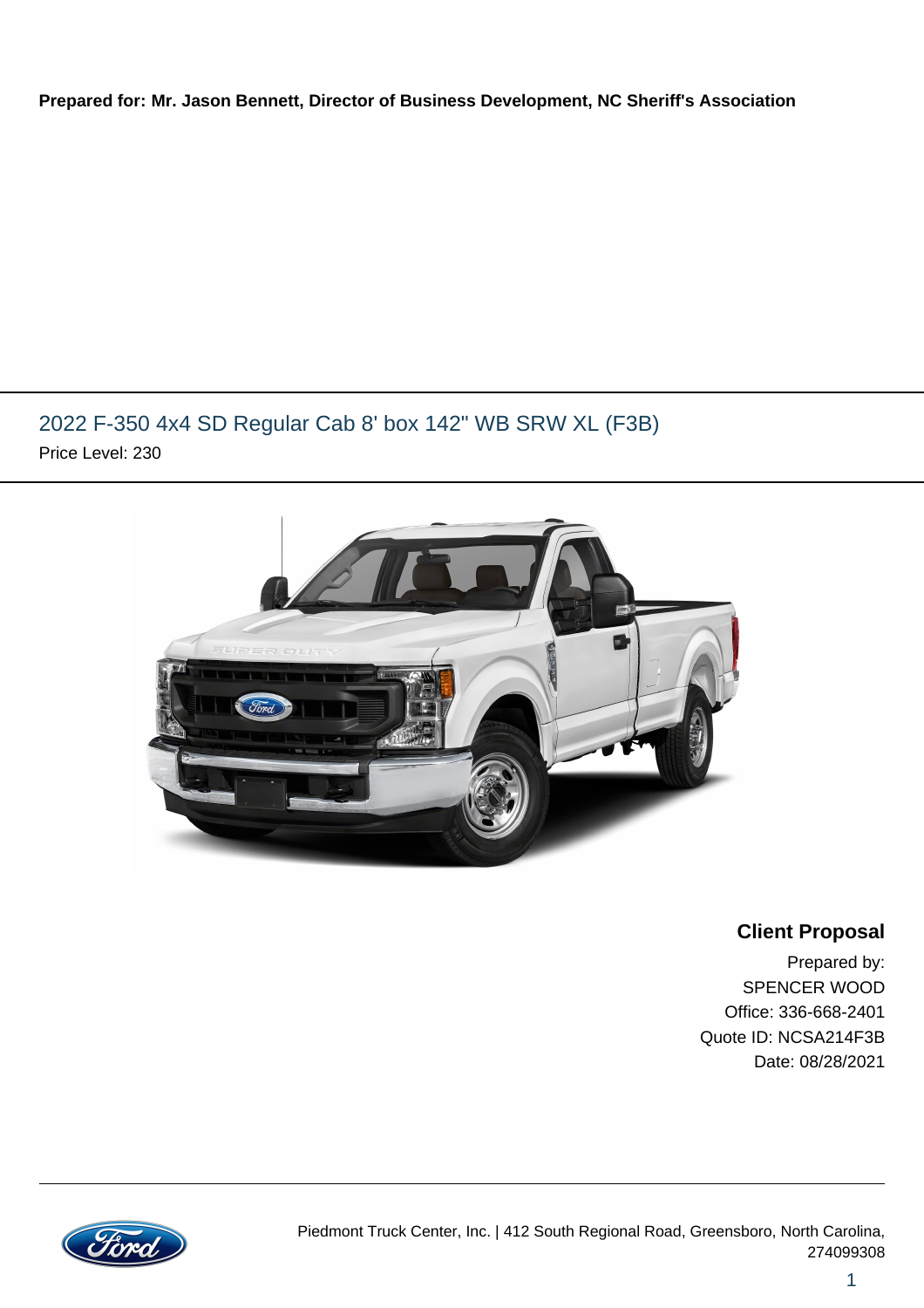Director of Business Development, NC Sheriff's Association

Prepared by: SPENCER WOOD 08/28/2021

Piedmont Truck Center, Inc. | 412 South Regional Road Greensboro North Carolina | 274099308

# 2022 F-350 4x4 SD Regular Cab 8' box 142" WB SRW XL (F3B)

Price Level: 230 | Quote ID: NCSA214F3B

| As Configured Vehicle        |                                                                                                                                                                                                                                                                                                                                                                                                                                                                                                                                                                                                                                                                                                                                                                                                                                   |             |
|------------------------------|-----------------------------------------------------------------------------------------------------------------------------------------------------------------------------------------------------------------------------------------------------------------------------------------------------------------------------------------------------------------------------------------------------------------------------------------------------------------------------------------------------------------------------------------------------------------------------------------------------------------------------------------------------------------------------------------------------------------------------------------------------------------------------------------------------------------------------------|-------------|
| <b>Code</b>                  | <b>Description</b>                                                                                                                                                                                                                                                                                                                                                                                                                                                                                                                                                                                                                                                                                                                                                                                                                | <b>MSRP</b> |
| <b>Base Vehicle</b>          |                                                                                                                                                                                                                                                                                                                                                                                                                                                                                                                                                                                                                                                                                                                                                                                                                                   |             |
| F <sub>3</sub> B             | Base Vehicle Price (F3B)                                                                                                                                                                                                                                                                                                                                                                                                                                                                                                                                                                                                                                                                                                                                                                                                          | \$39,265.00 |
| <b>Packages</b>              |                                                                                                                                                                                                                                                                                                                                                                                                                                                                                                                                                                                                                                                                                                                                                                                                                                   |             |
| 610A                         | Order Code 610A                                                                                                                                                                                                                                                                                                                                                                                                                                                                                                                                                                                                                                                                                                                                                                                                                   | N/C         |
|                              | Includes:<br>- Engine: 6.2L 2-Valve SOHC EFI NA V8 Flex-Fuel<br>- Transmission: TorqShift 10-Speed Automatic<br>Includes SelectShift and selectable drive modes: normal, tow/haul, eco, deep sand/snow and<br>slippery.<br>- 3.73 Axle Ratio<br>- GVWR: 10,400 lb Payload Package<br>- Tires: LT245/75Rx17E BSW A/S (4)<br>Spare may not be the same as road tire.<br>- Wheels: 17" Argent Painted Steel<br>Includes painted hub covers/center ornaments.<br>- HD Vinyl 40/20/40 Split Bench Seat<br>Includes center armrest, cupholder, storage and driver's side manual lumbar.<br>- Radio: AM/FM Stereo w/MP3 Player<br>Includes 4 speakers.<br>- SYNC Communications & Entertainment System<br>Includes enhanced voice recognition with 911 Assist, 4.2" LCD center stack screen, AppLink and<br>1 smart-charging USB-C port. |             |
| <b>Powertrain</b>            |                                                                                                                                                                                                                                                                                                                                                                                                                                                                                                                                                                                                                                                                                                                                                                                                                                   |             |
| 996                          | Engine: 6.2L 2-Valve SOHC EFI NA                                                                                                                                                                                                                                                                                                                                                                                                                                                                                                                                                                                                                                                                                                                                                                                                  | Included    |
|                              | V8 Flex-Fuel                                                                                                                                                                                                                                                                                                                                                                                                                                                                                                                                                                                                                                                                                                                                                                                                                      |             |
| 44G                          | Transmission: TorqShift 10-Speed                                                                                                                                                                                                                                                                                                                                                                                                                                                                                                                                                                                                                                                                                                                                                                                                  | Included    |
|                              | Automatic<br>Includes SelectShift and selectable drive modes: normal, tow/haul, eco, deep sand/snow and<br>slippery.                                                                                                                                                                                                                                                                                                                                                                                                                                                                                                                                                                                                                                                                                                              |             |
| X37                          | 3.73 Axle Ratio                                                                                                                                                                                                                                                                                                                                                                                                                                                                                                                                                                                                                                                                                                                                                                                                                   | Included    |
| <b>STDGV</b>                 | GVWR: 10,400 lb Payload Package                                                                                                                                                                                                                                                                                                                                                                                                                                                                                                                                                                                                                                                                                                                                                                                                   | Included    |
| <b>Wheels &amp; Tires</b>    |                                                                                                                                                                                                                                                                                                                                                                                                                                                                                                                                                                                                                                                                                                                                                                                                                                   |             |
| TD <sub>8</sub>              | Tires: LT245/75Rx17E BSW A/S (4)<br>Spare may not be the same as road tire.                                                                                                                                                                                                                                                                                                                                                                                                                                                                                                                                                                                                                                                                                                                                                       | Included    |
| 64A                          | Wheels: 17" Argent Painted Steel<br>Includes painted hub covers/center ornaments.                                                                                                                                                                                                                                                                                                                                                                                                                                                                                                                                                                                                                                                                                                                                                 | Included    |
| <b>Seats &amp; Seat Trim</b> |                                                                                                                                                                                                                                                                                                                                                                                                                                                                                                                                                                                                                                                                                                                                                                                                                                   |             |
| A                            | HD Vinyl 40/20/40 Split Bench Seat<br>Includes center armrest, cupholder, storage and driver's side manual lumbar.                                                                                                                                                                                                                                                                                                                                                                                                                                                                                                                                                                                                                                                                                                                | Included    |

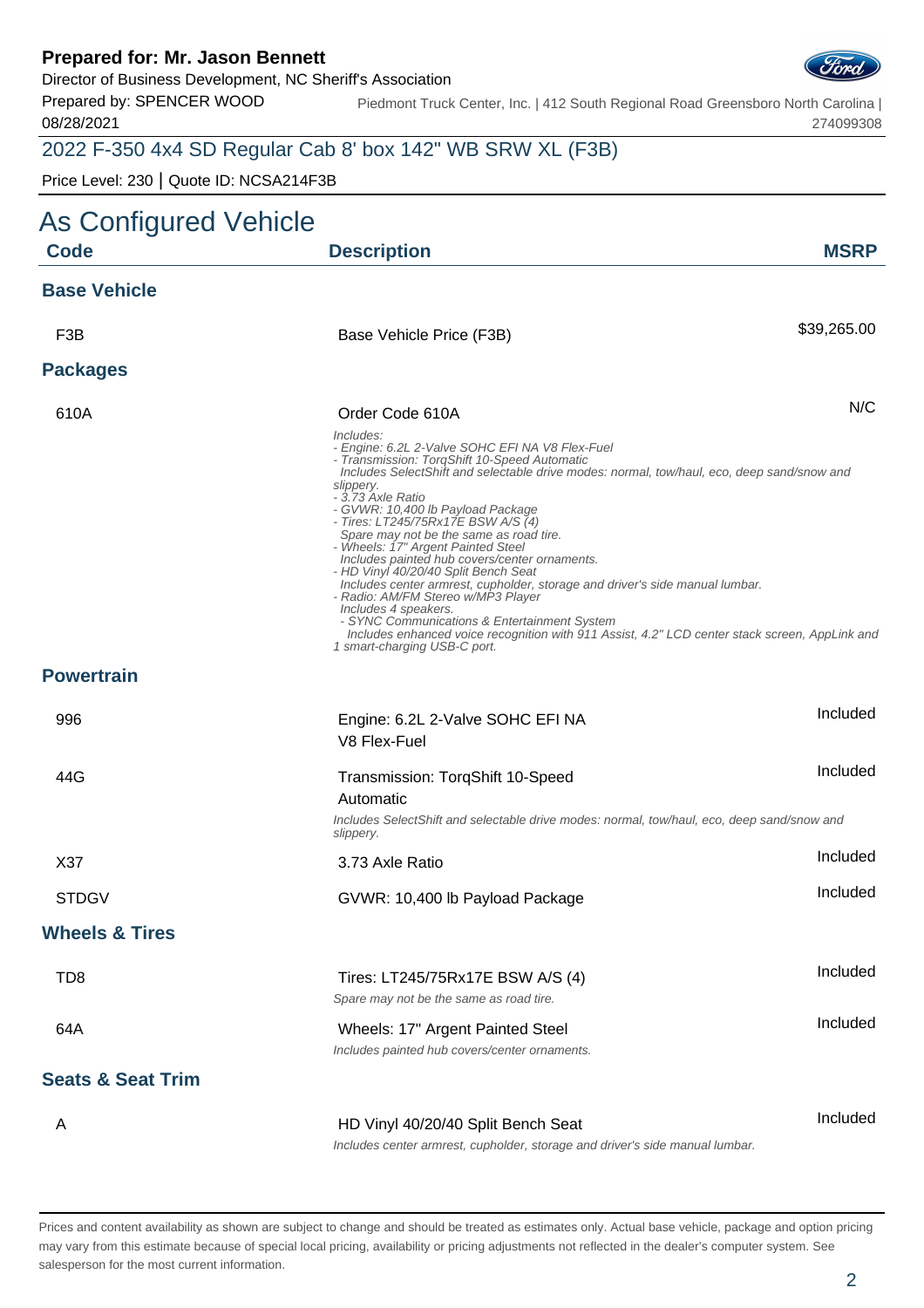Director of Business Development, NC Sheriff's Association

Prepared by: SPENCER WOOD 08/28/2021

Piedmont Truck Center, Inc. | 412 South Regional Road Greensboro North Carolina | 274099308

## 2022 F-350 4x4 SD Regular Cab 8' box 142" WB SRW XL (F3B)

Price Level: 230 | Quote ID: NCSA214F3B

# As Configured Vehicle (cont'd) **Code Description MSRP Other Options** 142WB 142" Wheelbase STD PAINT **STD** Monotone Paint Application 587 **Radio: AM/FM Stereo w/MP3 Player** Included Included Includes 4 speakers. Includes: - SYNC Communications & Entertainment System Includes enhanced voice recognition with 911 Assist, 4.2" LCD center stack screen, AppLink and 1 smart-charging USB-C port. **Emissions** 425 **50-State Emissions System** System STD **Interior Color** AS 01 Medium Earth Gray Note 2012 and 2012 MC **Exterior Color** Z1\_01 Oxford White N/C **SUBTOTAL** \$39,265.00 Destination Charge  $$1,695.00$ TOTAL \$40,960.00

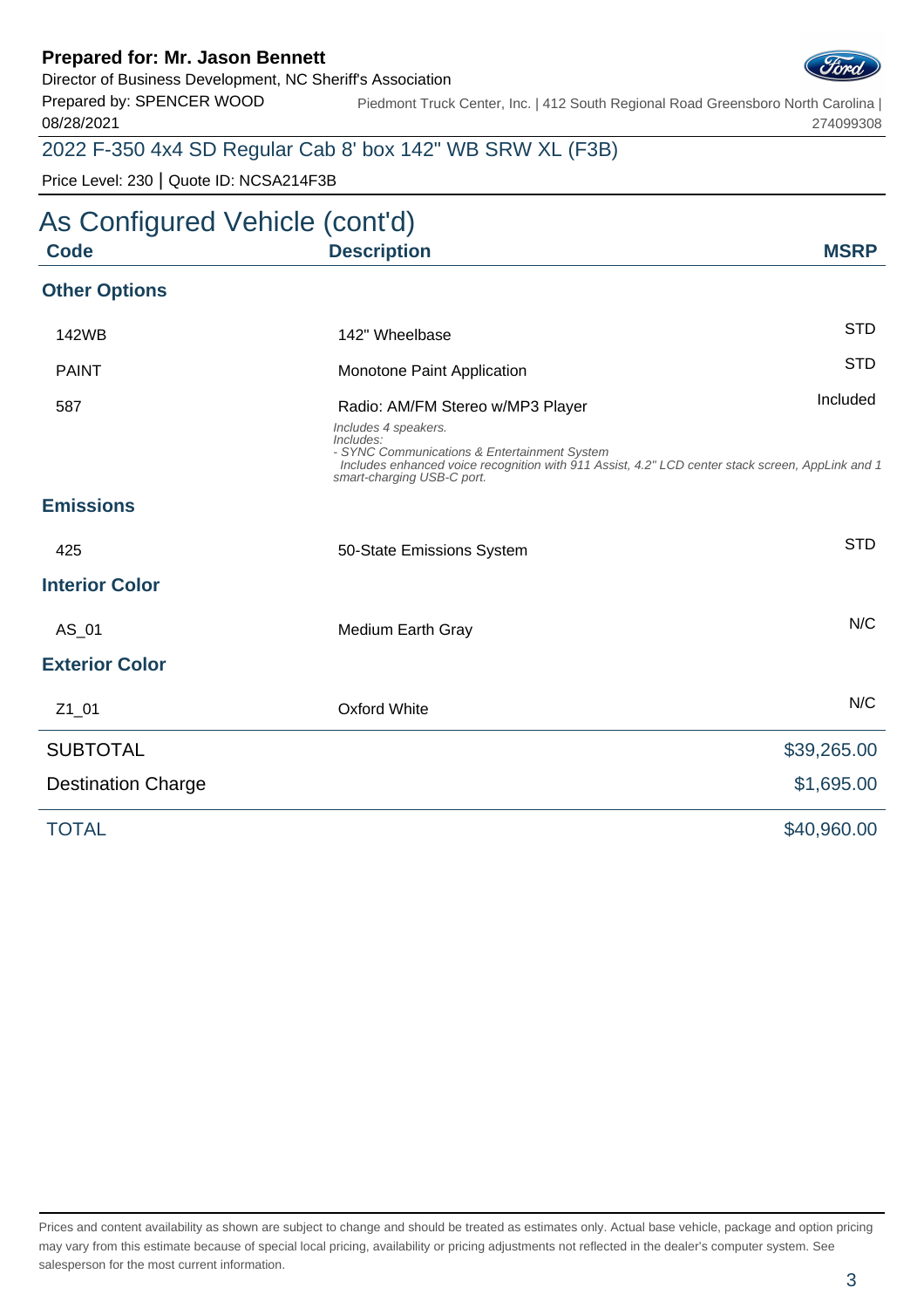

Prepared by: SPENCER WOOD 08/28/2021 Piedmont Truck Center, Inc. | 412 South Regional Road Greensboro North Carolina | 274099308

2022 F-350 4x4 SD Regular Cab 8' box 142" WB SRW XL (F3B)

Price Level: 230 | Quote ID: NCSA214F3B

# Selected Equip & Specs

#### **Dimensions**

• Exterior length: 231.8" • Cab to axle: 56.1" • Exterior width: 80.0" • Exterior height: 80.9" • Wheelbase: 142.0" • Front track: 68.3" • Rear track: 67.2" • Turning radius: 23.8' • Min ground clearance: 8.2" • Front legroom: 43.9" • Front headroom: 40.8" • Front hiproom: 62.5" • Front shoulder room: 66.7" • Passenger volume: 64.6cu.ft. • Approach angle: 17.8 deg • Departure angle: 21.8 deg • Cargo volume: 11.6cu.ft. • Maximum cargo volume: 11.6cu.ft. • Box length: 98.1"

#### **Powertrain**

• 385hp 6.2L SOHC 16 valve V-8 engine with variable valve control, SMPI • Recommended fuel : regular unleaded • federal • TorqShift 10 speed automatic transmission with overdrive • Part-time • Fuel Economy Cty: N/A • Fuel Economy Highway: N/A

#### **Suspension/Handling**

• Front Mono-beam non-independent suspension with anti-roll bar, HD shocks • Rear rigid axle leaf spring suspension with HD shocks • Firm ride Suspension • Hydraulic power-assist re-circulating ball Steering • Front and rear 17 x 7.5 argent steel wheels • LT245/75SR17 EBSW AS front and rear tires

#### **Body Exterior**

• 2 doors • Driver and passenger , manual folding door mirrors • Black door mirrors • Black bumpers • Class V trailer hitch with trailer sway control • Bed-rail protectors • Trailer harness • Box style: regular • Clearcoat paint • Front and rear 17 x 7.5 wheels • 2 front tow hook(s)

#### **Convenience**

• Manual air conditioning with air filter • Manual front windows • Manual door locks • Manual tilt steering wheel • Manual telescopic steering wheel • Day-night rearview mirror • FordPass Connect 4G internet access • 911 Assist emergency SOS • Wireless phone connectivity • AppLink smart device integration • 2 1st row LCD monitors • Front cupholders • Passenger visor mirror

#### **Seats and Trim**

• Seating capacity of 3 • Front 40-20-40 split-bench seat • 4-way driver seat adjustment • Manual driver lumbar support • 4-way passenger seat adjustment • Centre front armrest with storage

#### **Entertainment Features**

• AM/FM stereo radio • SYNC external memory control • Steering wheel mounted radio controls • 4 speakers • Streaming audio • Fixed antenna

#### **Lighting, Visibility and Instrumentation**

• Halogen aero-composite headlights • Delay-off headlights • Auto on/off headlights • Variable intermittent front windshield wipers • Light tinted windows • Front reading lights • Tachometer • Oil pressure gauge • Compass • Outside temperature display • Camera(s) - rear • Low tire pressure warning • Trip computer • Trip odometer

### **Safety and Security**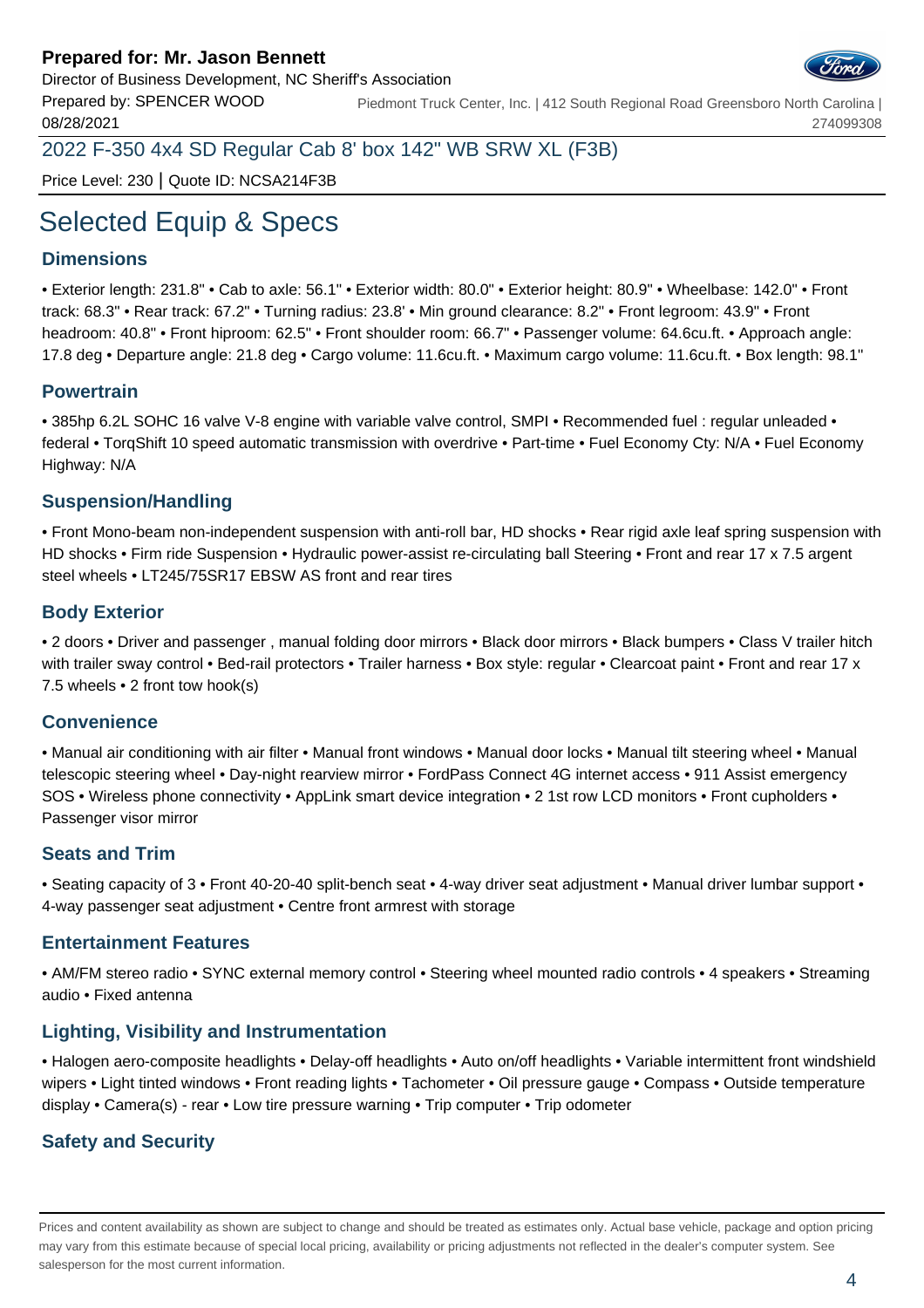#### Director of Business Development, NC Sheriff's Association

Prepared by: SPENCER WOOD 08/28/2021

2022 F-350 4x4 SD Regular Cab 8' box 142" WB SRW XL (F3B)

Price Level: 230 | Quote ID: NCSA214F3B

# Selected Equip & Specs (cont'd)

• 4-wheel ABS brakes • Brake assist with hill hold control • 4-wheel disc brakes • AdvanceTrac w/Roll Stability Control Electronic stability control • ABS and driveline traction control • Dual front impact airbag supplemental restraint system with passenger cancel • Dual seat mounted side impact airbag supplemental restraint system • Safety Canopy System curtain 1st row overhead airbag supplemental restraint system • Manual door locks • SecuriLock immobilizer • MyKey restricted driving mode • Manually adjustable front head restraints

#### **Dimensions**

| <b>General Weights</b>                                                                                                                                 |            |                                                              |             |
|--------------------------------------------------------------------------------------------------------------------------------------------------------|------------|--------------------------------------------------------------|-------------|
|                                                                                                                                                        | 6,305 lbs. |                                                              | 10,400 lbs. |
|                                                                                                                                                        |            |                                                              |             |
| <b>Front Weights</b>                                                                                                                                   |            |                                                              |             |
| Front GAWR                                                                                                                                             | 4,400 lbs. |                                                              | 3,711 lbs.  |
| Front axle capacity <b>Exercise 2.1 Front axle capacity</b> 1.1 Fig. 1.1 <b>6,000 lbs.</b><br>Front tire/wheel capacity <b>Example 2014</b> 6,390 lbs. |            |                                                              | 4,400 lbs.  |
| <b>Rear Weights</b>                                                                                                                                    |            |                                                              |             |
|                                                                                                                                                        |            | Rear curb weight <b>Exercise 2.594</b> lbs.                  |             |
| Rear axle capacity <b>Exercise 2008</b> T,280 lbs.<br>Rear tire/wheel capacity 6,390 lbs.                                                              |            | Rear spring rating <b>Exercise 2008</b> Contact 2008.        |             |
| <b>Trailering Type</b>                                                                                                                                 |            |                                                              |             |
| Type Manual Communication Regular                                                                                                                      |            |                                                              | Yes         |
| Trailer sway control manuscripture and Yes                                                                                                             |            | Hitch News Manual Communication of the Mes                   |             |
|                                                                                                                                                        |            |                                                              |             |
| <b>General Trailering</b>                                                                                                                              |            |                                                              |             |
| 5th-wheel towing capacity <b>State of 12600 lbs.</b><br>Towing capacity <b>Constitution Constructs</b> 12700 lbs.                                      |            | Gooseneck towing capacity 12600 lbs.                         | 19500 lbs.  |
| <b>Fuel Tank type</b>                                                                                                                                  |            |                                                              |             |
| Capacity Capacity 34 gal.                                                                                                                              |            |                                                              |             |
| <b>Off Road</b>                                                                                                                                        |            |                                                              |             |
| Approach angle <b>contract and all angles</b> 18 deg                                                                                                   |            | Departure angle <b>continuum and all the Departure angle</b> |             |
| Ramp breakover angle manuscriptures 25 deg<br>Load floor height Material Account 28 "                                                                  |            | Min ground clearance <b>Committee Committee B</b> "          |             |
| <b>Exterior cargo</b>                                                                                                                                  |            |                                                              |             |
| Length 98.1 "                                                                                                                                          |            |                                                              | $50.5$ "    |
|                                                                                                                                                        |            |                                                              | 21.1        |
| Maximum width Maximum Maximum Maximum width Maximum Maximum Maximum Maximum Maximum Maximum Maximum M                                                  |            |                                                              | $.60.5$ "   |
| Interior cargo                                                                                                                                         |            |                                                              |             |
|                                                                                                                                                        |            | Maximum cargo volume <b>contains a state of 11.6 cu.ft.</b>  |             |

Piedmont Truck Center, Inc. | 412 South Regional Road Greensboro North Carolina | 274099308

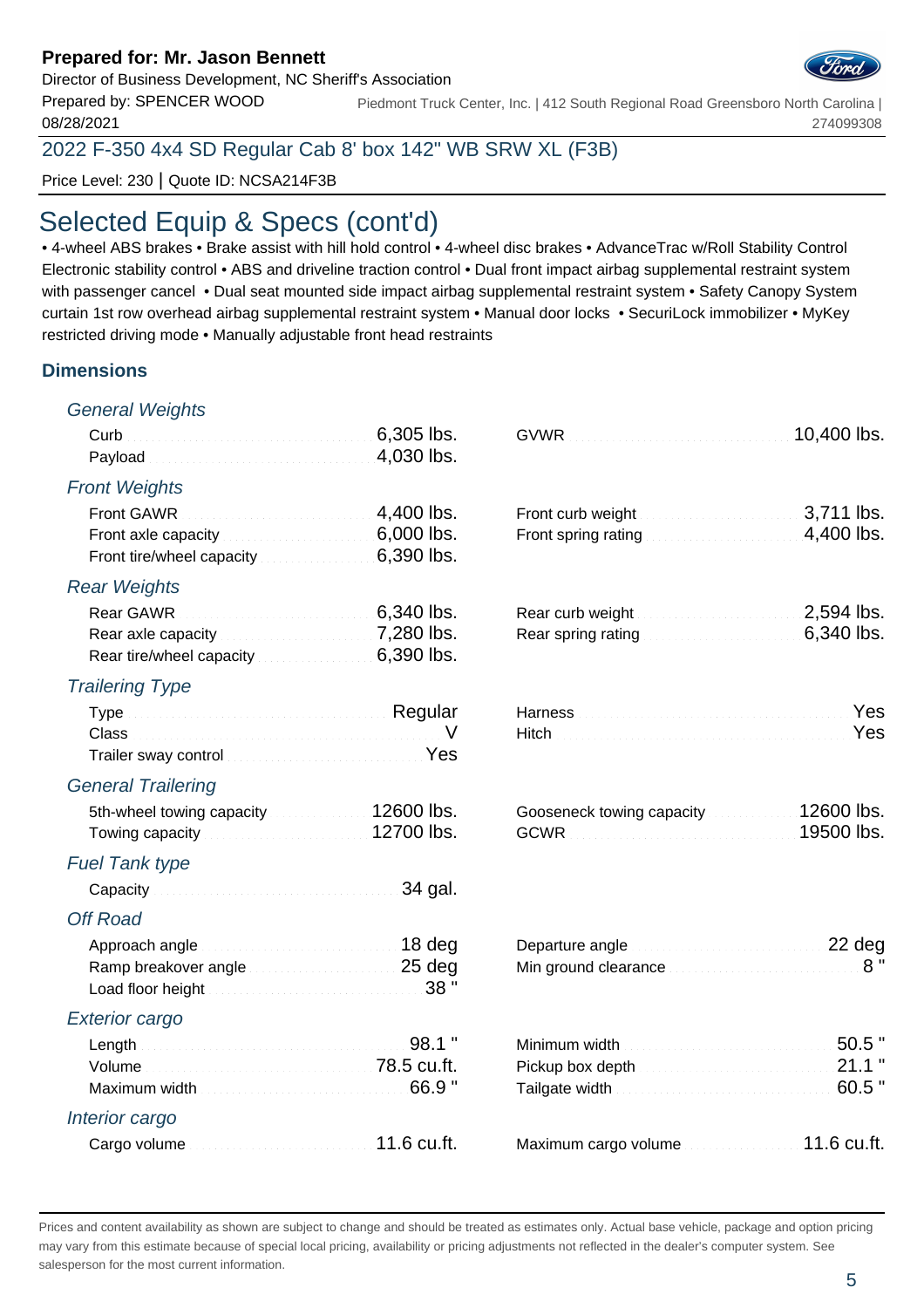Director of Business Development, NC Sheriff's Association

08/28/2021

Prepared by: SPENCER WOOD Piedmont Truck Center, Inc. | 412 South Regional Road Greensboro North Carolina | 274099308

### 2022 F-350 4x4 SD Regular Cab 8' box 142" WB SRW XL (F3B)

Price Level: 230 | Quote ID: NCSA214F3B

# Selected Equip & Specs (cont'd)

#### **Powertrain**

## Engine Type Block material **Iron** Cylinders V-8 and Cylinders V-8 and Cylinders V-8 and Cylinders V-8 and Cylinders V-8 and Cylinders V-8 and Cylinders V-8 and Cylinders V-8 and Cylinders V-8 and Cylinders Cylinders V-8 and Cylinders Head material Aluminum Ignition Spark Aluminum Injection **Sequential MPI** Orientation **Longitudinal** Valves per cylinder 2 2 Valvetrain South South South South South South South South South South South South South South South South South South South South South South South South South South South South South South South S Variable valve control Material Account of Vest Engine Spec Bore 4.02" Displacement 379 cu.in. Engine Power SAEJ1349 AUG2004 compliant **August 285 HP 265** Torque 430 ft.-lb @ 3,800 RPM **Alternator** Amps 157 **Battery** Amp hours **conditions** and cold cold cranking amps 6500  $\overline{72}$ Run down protection Material Account of the Yes **Transmission** Electronic control Control Content Content of Ves Overdrive Material Account of the Speed 100 Mess Type Automatic Automatic Automatic Transmission Gear Ratios 1st 2.696 3rd 2.146 5th 2.000 million 1.52 7th 1 8th 0.854 9th 0.689 Reverse Gear ratios **1998** Reverse 1.866 Transmission Extras Driver selectable mode Oil cooler Regular duty Drive Type 4wd type **Four-wheeler Four-wheeler Part-time** Drive Feature

| Recommended fuel <b>Regular unleaded</b> |  |
|------------------------------------------|--|
|                                          |  |

| Compression ratio 9.8:1 |  |
|-------------------------|--|
| Stroke 3.74"            |  |
|                         |  |

|  | 385 HP @ 5,750 RPM |
|--|--------------------|
|  |                    |

| Cold cranking amps and all collections are also been also been also been also been also been also been also be |  |
|----------------------------------------------------------------------------------------------------------------|--|
|----------------------------------------------------------------------------------------------------------------|--|

| Lock-up Nessen and Contract the Contract of Contract of Contract of Contract of Contract of Contract of Contract of Contract of Contract of Contract of Contract of Contract of Contract of Contract of Contract of Contract o |  |
|--------------------------------------------------------------------------------------------------------------------------------------------------------------------------------------------------------------------------------|--|
|                                                                                                                                                                                                                                |  |

| 2.985            |  |
|------------------|--|
|                  |  |
| 6th <b>1.275</b> |  |
|                  |  |
|                  |  |

| Sequential shift control SelectShift                                                                                                                                                                                               |  |  |
|------------------------------------------------------------------------------------------------------------------------------------------------------------------------------------------------------------------------------------|--|--|
|                                                                                                                                                                                                                                    |  |  |
| Type <b>Constitution of the County of Type County County County County County County County County County County County County County County County County County County County County County County County County County Coun</b> |  |  |

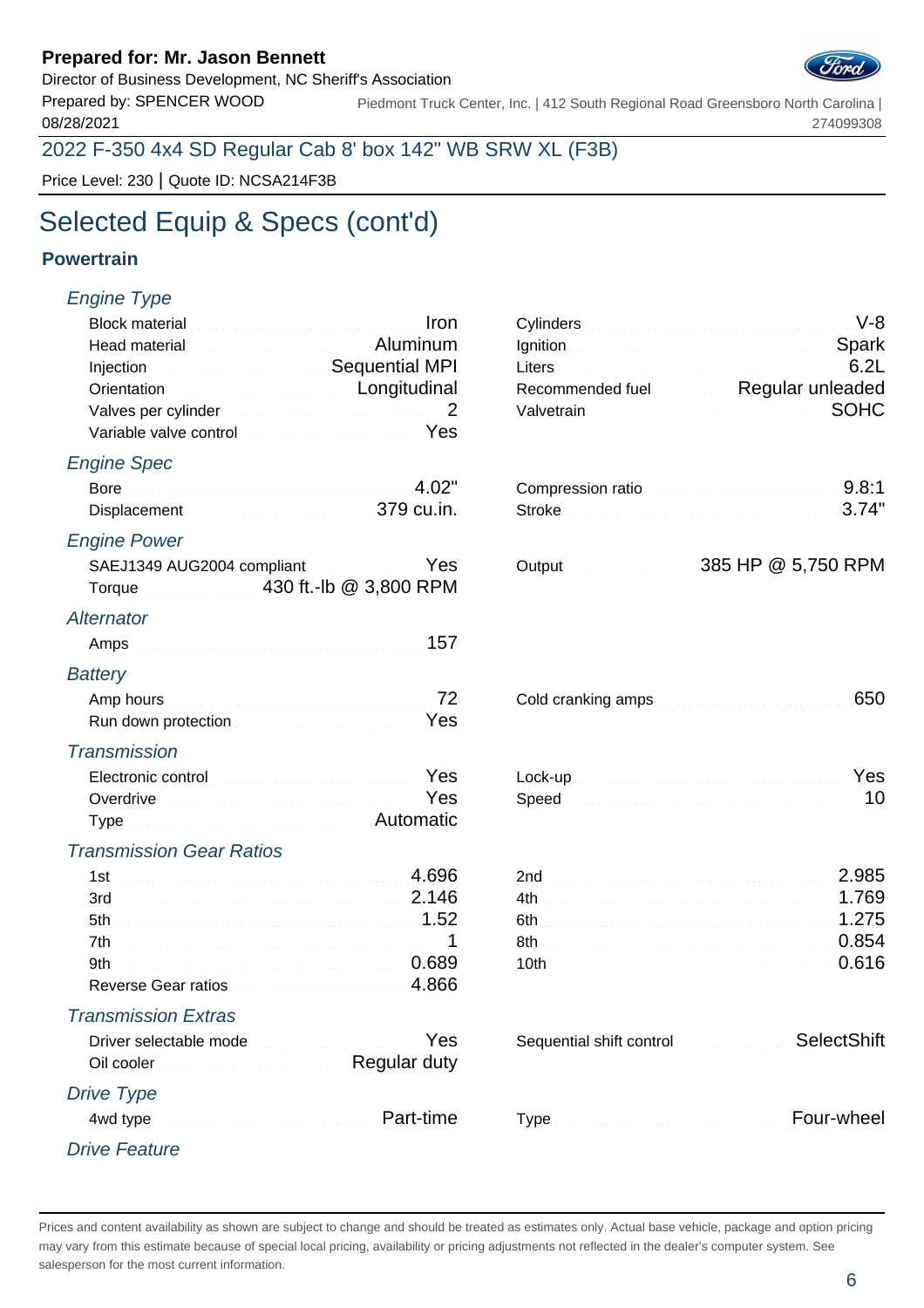### Director of Business Development, NC Sheriff's Association

Prepared by: SPENCER WOOD 08/28/2021

Piedmont Truck Center, Inc. | 412 South Regional Road Greensboro North Carolina | 274099308

## 2022 F-350 4x4 SD Regular Cab 8' box 142" WB SRW XL (F3B)

Price Level: 230 | Quote ID: NCSA214F3B

# Selected Equip & Specs (cont'd)

| $\frac{1}{2}$<br>Traction control <b>Traction</b> Control <b>Traction</b> Control <b>ABS</b> and driveline | Auto                                                                                                                                                                                                                                      |
|------------------------------------------------------------------------------------------------------------|-------------------------------------------------------------------------------------------------------------------------------------------------------------------------------------------------------------------------------------------|
| <b>Drive Axle</b>                                                                                          |                                                                                                                                                                                                                                           |
| Ratio 2.73                                                                                                 |                                                                                                                                                                                                                                           |
| Exhaust<br>Material Material Anti-Action Activities Stainless steel                                        | Single                                                                                                                                                                                                                                    |
| <b>Emissions</b><br><b>CARB</b>                                                                            |                                                                                                                                                                                                                                           |
| fuel Economy                                                                                               |                                                                                                                                                                                                                                           |
| Fuel type <b>Manual Community</b> Casoline                                                                 |                                                                                                                                                                                                                                           |
| <b>Fuel Economy (Alternate 1)</b>                                                                          |                                                                                                                                                                                                                                           |
| E85                                                                                                        |                                                                                                                                                                                                                                           |
| <b>Acceleration</b>                                                                                        |                                                                                                                                                                                                                                           |
|                                                                                                            |                                                                                                                                                                                                                                           |
| 1/4 Mile                                                                                                   |                                                                                                                                                                                                                                           |
|                                                                                                            | 92 mph                                                                                                                                                                                                                                    |
| <b>Skid Pad</b>                                                                                            |                                                                                                                                                                                                                                           |
| 0.6<br>Lateral acceleration (g)                                                                            |                                                                                                                                                                                                                                           |
| <b>Slalom</b>                                                                                              |                                                                                                                                                                                                                                           |
| Speed <b>Speed Speed Speed Speed Speed Speed Speed Speed Speed Speed </b>                                  |                                                                                                                                                                                                                                           |
| <b>Driveability</b>                                                                                        |                                                                                                                                                                                                                                           |
| <b>Brakes</b>                                                                                              |                                                                                                                                                                                                                                           |
| 4-wheel<br><b>ABS</b><br>Type manufacturers and 4-wheel disc                                               | 4<br>Vented discs <b>Exercise Controllering Controllering Controllering Controllering Controllering Controllering Controllering Controllering Controllering Controllering Controllering Controllering Controllering Controllering Con</b> |
| <b>Brake Assistance</b>                                                                                    |                                                                                                                                                                                                                                           |
| Yes<br>Brake assist                                                                                        | Yes                                                                                                                                                                                                                                       |
| <b>Suspension Control</b>                                                                                  |                                                                                                                                                                                                                                           |
| Firm                                                                                                       | Electronic stability control Stability control with<br>anti-roll                                                                                                                                                                          |
| <b>Front Suspension</b>                                                                                    |                                                                                                                                                                                                                                           |
| Independence Mono-beam non-independent                                                                     | Regular                                                                                                                                                                                                                                   |
| <b>Front Spring</b>                                                                                        |                                                                                                                                                                                                                                           |
| Coil                                                                                                       | Regular                                                                                                                                                                                                                                   |

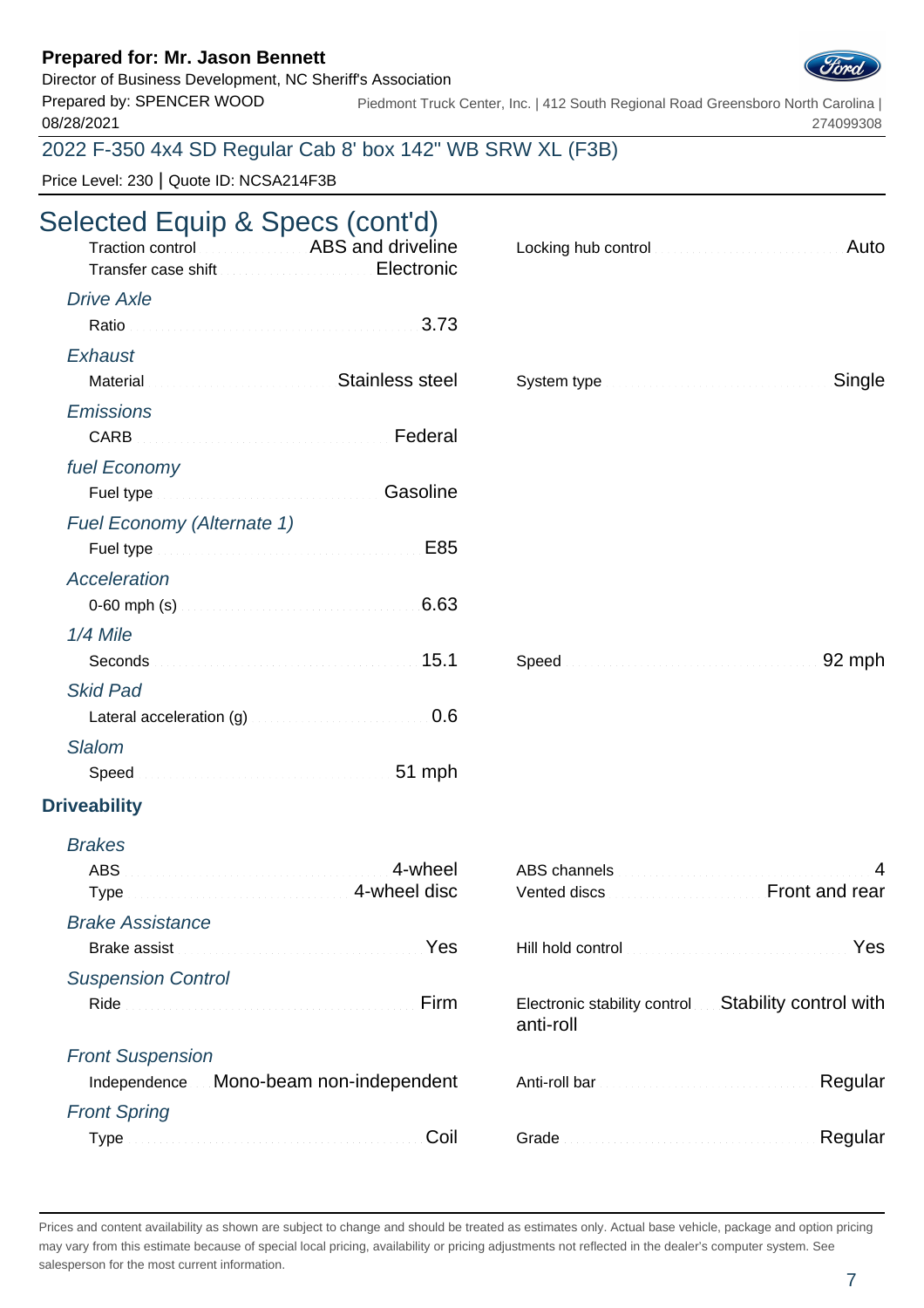### Director of Business Development, NC Sheriff's Association



Prepared by: SPENCER WOOD 08/28/2021 Piedmont Truck Center, Inc. | 412 South Regional Road Greensboro North Carolina | 274099308

2022 F-350 4x4 SD Regular Cab 8' box 142" WB SRW XL (F3B)

Price Level: 230 | Quote ID: NCSA214F3B

# Selected Equip & Specs (cont'd)

| <b>Front Shocks</b><br>HD                                                                                                                                                                |                                                                                                                                                                                                                                      |
|------------------------------------------------------------------------------------------------------------------------------------------------------------------------------------------|--------------------------------------------------------------------------------------------------------------------------------------------------------------------------------------------------------------------------------------|
| <b>Rear Suspension</b><br>Independence <b>Manual Community</b> Rigid axle                                                                                                                | Leaf                                                                                                                                                                                                                                 |
| <b>Rear Spring</b>                                                                                                                                                                       |                                                                                                                                                                                                                                      |
| <b>Rear Shocks</b>                                                                                                                                                                       |                                                                                                                                                                                                                                      |
| <b>Steering</b><br>Activation Museum Hydraulic power-assist                                                                                                                              | Type <b>Type Example 2014</b> Re-circulating ball                                                                                                                                                                                    |
| <b>Steering Specs</b>                                                                                                                                                                    |                                                                                                                                                                                                                                      |
| <b>Exterior</b>                                                                                                                                                                          |                                                                                                                                                                                                                                      |
| <b>Front Wheels</b><br>17"<br>Diameter                                                                                                                                                   | 7.50"                                                                                                                                                                                                                                |
| <b>Rear Wheels</b>                                                                                                                                                                       | 7.50"                                                                                                                                                                                                                                |
| <b>Spare Wheels</b><br><b>Steel</b><br>Wheel material continuum and the continuum of the continuum of the continuum of the continuum of the continuum                                    |                                                                                                                                                                                                                                      |
| <b>Front and Rear Wheels</b><br>Appearance Material Communication of Argent                                                                                                              | Steel                                                                                                                                                                                                                                |
| <b>Front Tires</b><br>Aspect.<br>Sidewalls <b>EXAMPLE 2019</b> Sidewalls <b>EXAMPLE 2019</b><br>Tread<br><u>245mm 245mm</u><br>Width<br>645<br><b>RPM</b>                                | LT load rating <b>Exercise Contract Contract Contract Contract Contract Contract Contract Contract Contract Contract Contract Contract Contract Contract Contract Contract Contract Contract Contract Contract Contract Contract</b> |
| <b>Rear Tires</b><br>75<br>Aspect<br><b>BSW</b><br><b>Sidewalls</b><br>.AS<br>Tread<br><u> 1998 - Paris Paris III, primari e populari e 1998 - 245 mm </u><br>Width<br>645<br><b>RPM</b> | 17"<br>. S<br>Speed<br>LT load rating <b>Committee Committee Committee Committee Committee Committee Committee</b>                                                                                                                   |

Spare Tire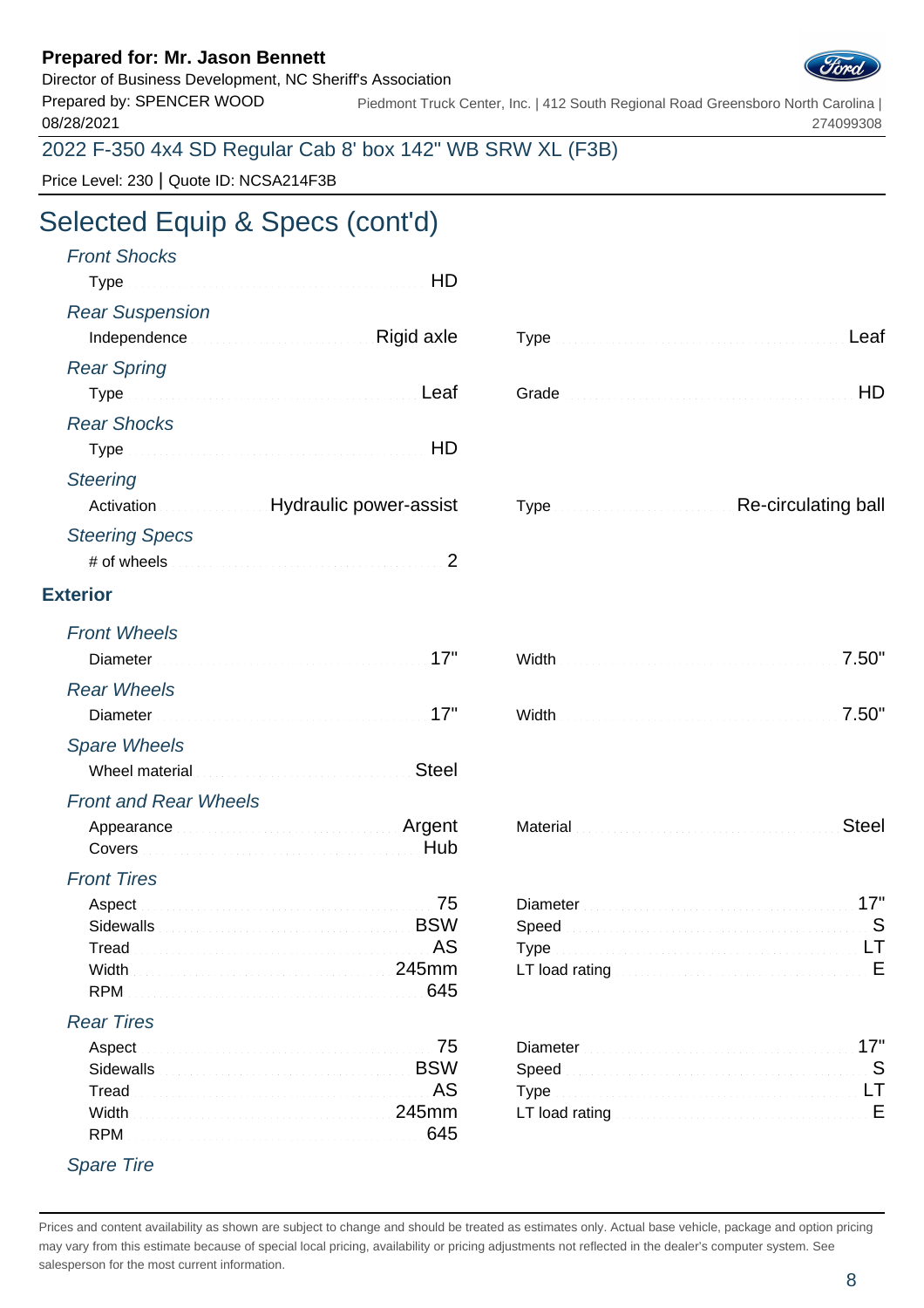Director of Business Development, NC Sheriff's Association

Prepared by: SPENCER WOOD 08/28/2021

Piedmont Truck Center, Inc. | 412 South Regional Road Greensboro North Carolina | 274099308

## 2022 F-350 4x4 SD Regular Cab 8' box 142" WB SRW XL (F3B)

Price Level: 230 | Quote ID: NCSA214F3B

# Selected Equip & Specs (cont'd)

| Mount                | Underbody w/crankdown                                                                                                                                                                                                                | Full-size       |
|----------------------|--------------------------------------------------------------------------------------------------------------------------------------------------------------------------------------------------------------------------------------|-----------------|
| <b>Wheels</b>        |                                                                                                                                                                                                                                      |                 |
| Front track          | 68.3"<br>23.8'                                                                                                                                                                                                                       | 67.2"<br>142.0" |
| <b>Body Features</b> | Body material <b>Executive Control Control Control Control Control Control Control Control Control Control Control Control Control Control Control Control Control Control Control Control Control Control Control Control Contr</b> | Yes             |
| <b>Body Doors</b>    |                                                                                                                                                                                                                                      | Tailgate        |
| Pickup<br>Box style  | Regular                                                                                                                                                                                                                              | Yes             |

#### Exterior Dimensions

|                                                          | Cab to axle <b>Exercise 2.1</b> 56.1" |  |
|----------------------------------------------------------|---------------------------------------|--|
| Frame section modulus <b>Example 2018</b> 10.7cu.in.     | Frame yield strength (psi)            |  |
| Front bumper to Front axle <b>Election Contract 2001</b> | Front bumper to back of cab           |  |

#### **Safety**

#### **Airbags**

| Driver front-impact <b>Executive Contract Contract Press</b> |  |
|--------------------------------------------------------------|--|
| Overhead. Safety Canopy System curtain 1st                   |  |
| row                                                          |  |
| Passenger side-impact Seat mounted                           |  |
| <b>Seatbelt</b>                                              |  |
| Height adjustable <b>Express Community</b> Front             |  |
| <b>Security</b>                                              |  |
| Immobilizer SecuriLock                                       |  |

## Driver side-impact Seat mounted Passenger front-impact Cancellable

| Immobilizer Manuel Manuel Manuel Controller SecuriLock |  | Restricted driving mode | <u> MyKey : MyKey : Milliam MyKey</u> |
|--------------------------------------------------------|--|-------------------------|---------------------------------------|
|--------------------------------------------------------|--|-------------------------|---------------------------------------|

#### **Seating**

| <b>Passenger Capacity</b>                |                                                                                                                           |        |
|------------------------------------------|---------------------------------------------------------------------------------------------------------------------------|--------|
| Capacity <b>Executive Capacity</b> 3     |                                                                                                                           |        |
| <b>Front Seats</b>                       |                                                                                                                           |        |
| Split 20-20-40                           | Type <b>Committee Committee Committee Committee Committee Committee Committee Committee Committee Committee Committee</b> |        |
| <b>Driver Seat</b>                       |                                                                                                                           |        |
|                                          |                                                                                                                           | Manual |
| Way direction control measurements and 4 |                                                                                                                           | Manual |

| umbar support <b>contract to the contract of the Manual</b> |  |  |
|-------------------------------------------------------------|--|--|

Prices and content availability as shown are subject to change and should be treated as estimates only. Actual base vehicle, package and option pricing may vary from this estimate because of special local pricing, availability or pricing adjustments not reflected in the dealer's computer system. See salesperson for the most current information.



| Cargo <b>Cargo Access Contract Contract of Tailgate</b> |  |
|---------------------------------------------------------|--|
|---------------------------------------------------------|--|

| ed-rail protectors <b>Constitution Constitution</b> Yes |  |  |  |  |  |  |  |  |  |  |  |  |  |  |  |  |  |
|---------------------------------------------------------|--|--|--|--|--|--|--|--|--|--|--|--|--|--|--|--|--|
|---------------------------------------------------------|--|--|--|--|--|--|--|--|--|--|--|--|--|--|--|--|--|

|                                                          | Body width <b>Election Contract Contract of SO.0"</b>        |  |
|----------------------------------------------------------|--------------------------------------------------------------|--|
|                                                          | Cab to axle <b>Exercise Exercise Cab</b> to axle <b>56.1</b> |  |
| Frame section modulus expression and 10.7cu.in.          | Frame yield strength (psi)                                   |  |
| Front bumper to Front axle $\ldots$ . The set of $38.2"$ | Front bumper to back of cab                                  |  |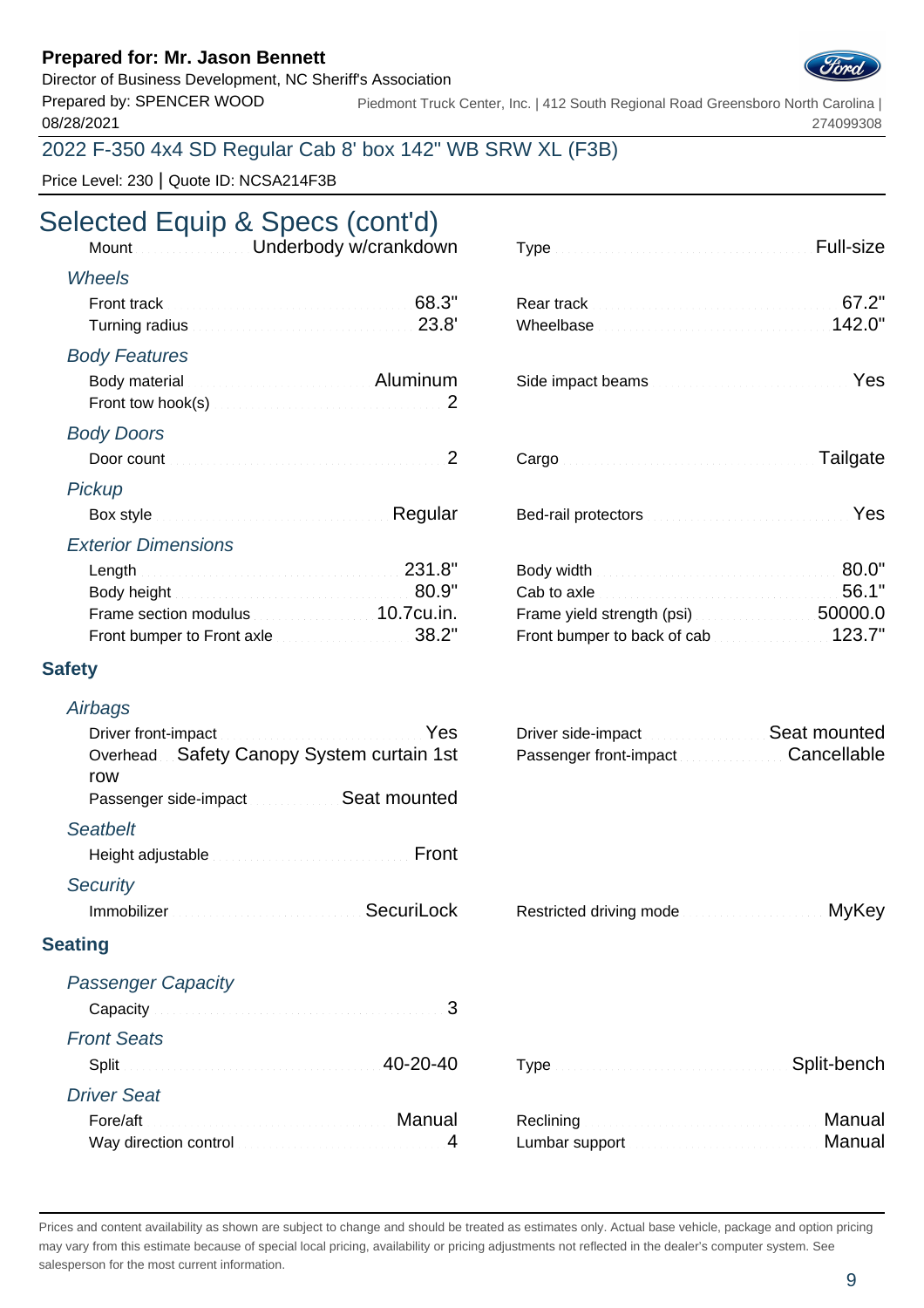Director of Business Development, NC Sheriff's Association

Prepared by: SPENCER WOOD 08/28/2021

Piedmont Truck Center, Inc. | 412 South Regional Road Greensboro North Carolina | 274099308

## 2022 F-350 4x4 SD Regular Cab 8' box 142" WB SRW XL (F3B)

Price Level: 230 | Quote ID: NCSA214F3B

# Selected Equip & Specs (cont'd)

| Passenger seat                                                                                                                                                                                                                 |                                                                                                             |
|--------------------------------------------------------------------------------------------------------------------------------------------------------------------------------------------------------------------------------|-------------------------------------------------------------------------------------------------------------|
| Manual Manual Albert Manual Manual<br>Fore/aft                                                                                                                                                                                 | Manual<br>Reclining <b>Electronic Community</b>                                                             |
| Way direction control material control and the state of the state of 4                                                                                                                                                         |                                                                                                             |
| <b>Front Head Restraint</b>                                                                                                                                                                                                    |                                                                                                             |
| Control Control Control Control Control Control Control Control Control Control Control Control Control Control Control Control Control Control Control Control Control Control Control Control Control Control Control Contro | Adjustable                                                                                                  |
| <b>Front Armrest</b>                                                                                                                                                                                                           |                                                                                                             |
| Centre Contra Communication of the Centre of Test                                                                                                                                                                              | Yes                                                                                                         |
| <b>Front Seat Trim</b>                                                                                                                                                                                                         |                                                                                                             |
| Vinyl                                                                                                                                                                                                                          | Vinyl                                                                                                       |
| <b>Convenience</b>                                                                                                                                                                                                             |                                                                                                             |
| <b>AC And Heat Type</b>                                                                                                                                                                                                        |                                                                                                             |
| Air conditioning <b>Air Conditioning Air Conditioning</b>                                                                                                                                                                      | Air filter <b>Manual Air filter Manual Air filter</b>                                                       |
| <b>Audio System</b>                                                                                                                                                                                                            |                                                                                                             |
| Radio Radio AM/FM stereo                                                                                                                                                                                                       | Radio grade <b>Material Communication</b> Regular                                                           |
|                                                                                                                                                                                                                                | External memory control <b>External Memory Control</b>                                                      |
| <b>Audio Speakers</b>                                                                                                                                                                                                          |                                                                                                             |
| Speaker type <b>Executive Speaker</b> type                                                                                                                                                                                     |                                                                                                             |
| <b>Audio Controls</b>                                                                                                                                                                                                          |                                                                                                             |
| Steering wheel controls <b>Steering</b> Wes<br>Streaming audio                                                                                                                                                                 | Voice activation <b>Material Contract of Australian Press</b>                                               |
| Audio Antenna                                                                                                                                                                                                                  |                                                                                                             |
| Type Manuscript Allen Bixed Fixed                                                                                                                                                                                              |                                                                                                             |
| <b>LCD Monitors</b>                                                                                                                                                                                                            |                                                                                                             |
|                                                                                                                                                                                                                                | 4.2<br>Primary monitor size (inches)                                                                        |
| <b>Convenience Features</b>                                                                                                                                                                                                    |                                                                                                             |
| 12V DC power outlet <b>Constitution of the CO</b> 2<br>Wireless phone connectivity <b>Exercise 2018</b> Bluetooth                                                                                                              | Emergency SOS <b>CONSUMERING SOS</b> 311 Assist<br>Smart device integration <b>Smart device integration</b> |
| <b>Door Lock Activation</b>                                                                                                                                                                                                    |                                                                                                             |
| Manual                                                                                                                                                                                                                         |                                                                                                             |
| Door Lock Type                                                                                                                                                                                                                 |                                                                                                             |
| Manual                                                                                                                                                                                                                         |                                                                                                             |
| <b>Door Locks Extra FOB Controls</b>                                                                                                                                                                                           |                                                                                                             |
| Remote engine start Smart device only                                                                                                                                                                                          |                                                                                                             |

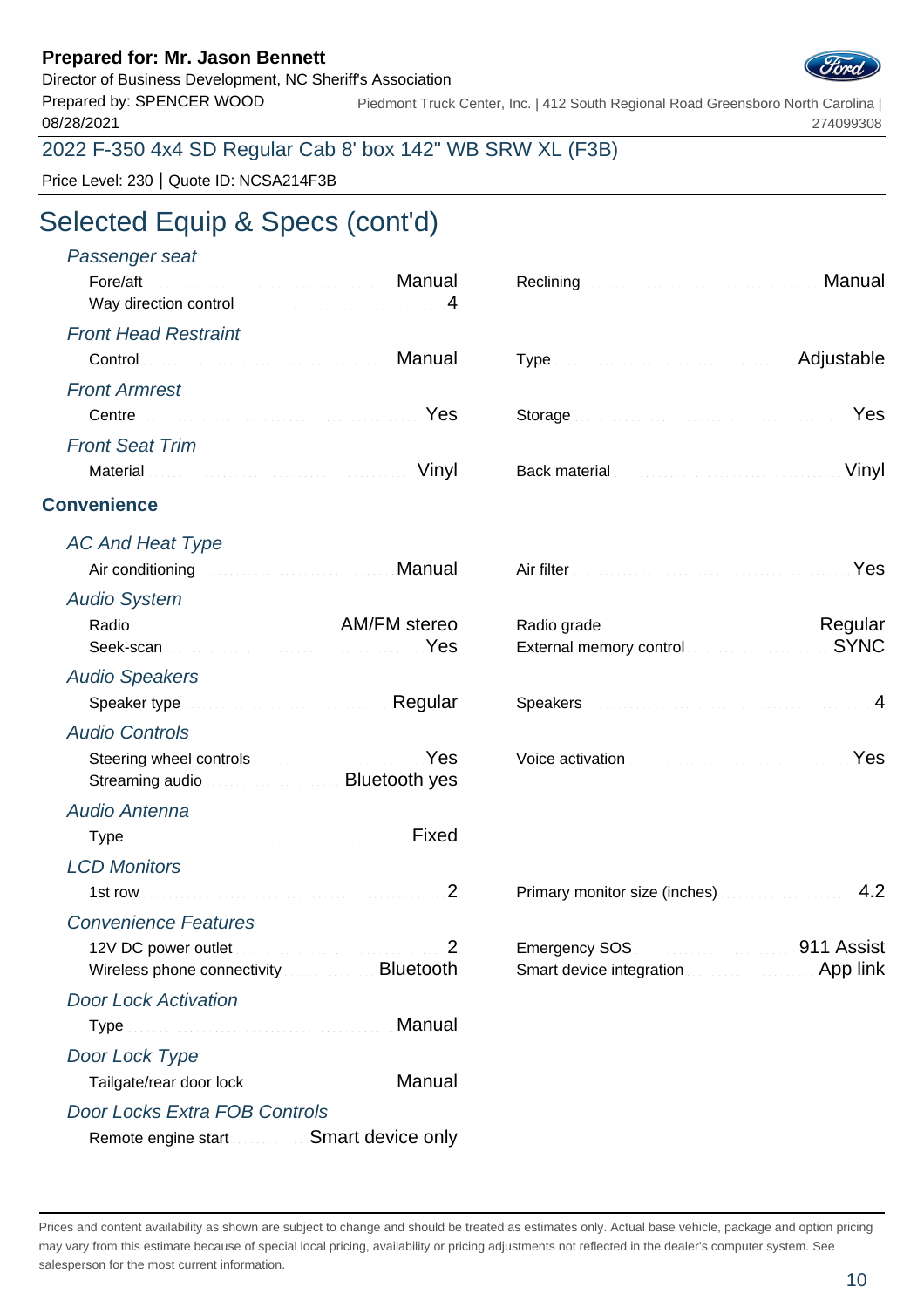Director of Business Development, NC Sheriff's Association

Prepared by: SPENCER WOOD 08/28/2021

Piedmont Truck Center, Inc. | 412 South Regional Road Greensboro North Carolina | 274099308

## 2022 F-350 4x4 SD Regular Cab 8' box 142" WB SRW XL (F3B)

Price Level: 230 | Quote ID: NCSA214F3B

# Selected Equip & Specs (cont'd)

### Instrumentation Type

|  | Appearance <b>All Analog</b> |  |
|--|------------------------------|--|
|--|------------------------------|--|

#### Instrumentation Gauges

| Tachometer <b>Executive Contract Contract Pressure Press</b>                                                                                                                                                                         | Oil pressure <b>Committee Committee Committee Committee</b> Pes |  |
|--------------------------------------------------------------------------------------------------------------------------------------------------------------------------------------------------------------------------------------|-----------------------------------------------------------------|--|
| Engine temperature <b>Engine Strategie and Temperature in the Strategie and Temperature in the Strategie and Temperature in the Strategie and Temperature in the Strategie and Temperature in the Strategie and Temperature in t</b> | Transmission fluid tempYes                                      |  |
| Engine hour meter <b>Example 20</b> Yes                                                                                                                                                                                              |                                                                 |  |

#### Instrumentation Warnings

| Oil pressure <b>Executive Contract Contract Pressure</b> Pressure                                                                                                                                                                    | Engine temperature                                                                                                                                                                                                                   |  |
|--------------------------------------------------------------------------------------------------------------------------------------------------------------------------------------------------------------------------------------|--------------------------------------------------------------------------------------------------------------------------------------------------------------------------------------------------------------------------------------|--|
| Battery <b>Executive Community Community</b> Pes                                                                                                                                                                                     | Lights on <b>Executive Contract Contract on the State of Tes</b>                                                                                                                                                                     |  |
| <b>Key</b> [11] Yes                                                                                                                                                                                                                  | Low fuel <b>Executive Contract Contract Contract Contract Contract Contract Contract Contract Contract Contract Contract Contract Contract Contract Contract Contract Contract Contract Contract Contract Contract Contract Cont</b> |  |
|                                                                                                                                                                                                                                      | Service interval <b>Service Community</b> Service interval                                                                                                                                                                           |  |
| Brake fluid <b>Executive Contract Contract of Contract Contract Contract Contract Contract Contract Contract Contract Contract Contract Contract Contract Contract Contract Contract Contract Contract Contract Contract Contrac</b> | Low tire pressure <b>Example 20 Tire specific</b>                                                                                                                                                                                    |  |

### Instrumentation Displays

|  | Clock Compass Compass Compass Compass Compass Compass Compass Compass Compass Compass Compass Company Compass Company Compass Company Company Company Company Company Company Company Company Company Company Company Company |  |
|--|-------------------------------------------------------------------------------------------------------------------------------------------------------------------------------------------------------------------------------|--|
|  | Exterior temp <b>Exterior</b> temp <b>Exterior</b> in the settlement of the Systems monitor <b>Exterior</b> temp <b>EXTER</b>                                                                                                 |  |
|  |                                                                                                                                                                                                                               |  |

## Instrumentation Feature

|                            | Trip computer <b>Election Computer</b> 1995 |  |
|----------------------------|---------------------------------------------|--|
| <b>Steering Wheel Type</b> |                                             |  |

| Material <b>Election Community Community</b> Crethane                                                                  |  | Tilting <b>Executive Community Community</b> Community Communist Manual |
|------------------------------------------------------------------------------------------------------------------------|--|-------------------------------------------------------------------------|
| Telescoping <b>Committee Committee Committee Committee Committee Committee Committee Committee Committee Committee</b> |  |                                                                         |

## Front Side Windows

| Window 1st row activation <b>Contract Controller Manual</b> |  |
|-------------------------------------------------------------|--|
| <b>Window Features</b>                                      |  |
| Tinted <b>Executive Community Control</b> Light             |  |
| <b>Front Windshield</b>                                     |  |
| Wiper Wiper Wiper Manual Mariable intermittent              |  |
| <b>Rear Windshield</b>                                      |  |

Window Mindow Resources International Pixed

| Oil pressure <b>Committee Committee Committee Committee Committee Committee Committee Committee Committee Committee</b> |  |
|-------------------------------------------------------------------------------------------------------------------------|--|
| Transmission fluid temp <b>contract to the contract of Yes</b>                                                          |  |
|                                                                                                                         |  |

| Engine temperature <b>Engine Strategie Proprietation</b> Yes |  |
|--------------------------------------------------------------|--|
| Lights on <b>Executive Contract Contract on the Ves</b>      |  |
|                                                              |  |
| Service interval <b>Service Community</b> Pes                |  |
| Low tire pressure <b>Exercise Exercise Tire specific</b>     |  |

| Compass <b>Compass Compass Compass Compass Compass Compass Compass Compass</b> |  |
|--------------------------------------------------------------------------------|--|
| Systems monitor <b>Election Contract Contract of Press</b>                     |  |

| I rip computer | ™rip odometer | . |
|----------------|---------------|---|
|----------------|---------------|---|

| Manual Manual Andrews Advisory Manual<br>Tilting |  |
|--------------------------------------------------|--|
|--------------------------------------------------|--|

#### **Interior**

| Passenger Visor         |     |
|-------------------------|-----|
|                         | Yes |
| <b>Rear View Mirror</b> |     |
|                         | Yes |
| Headliner               |     |